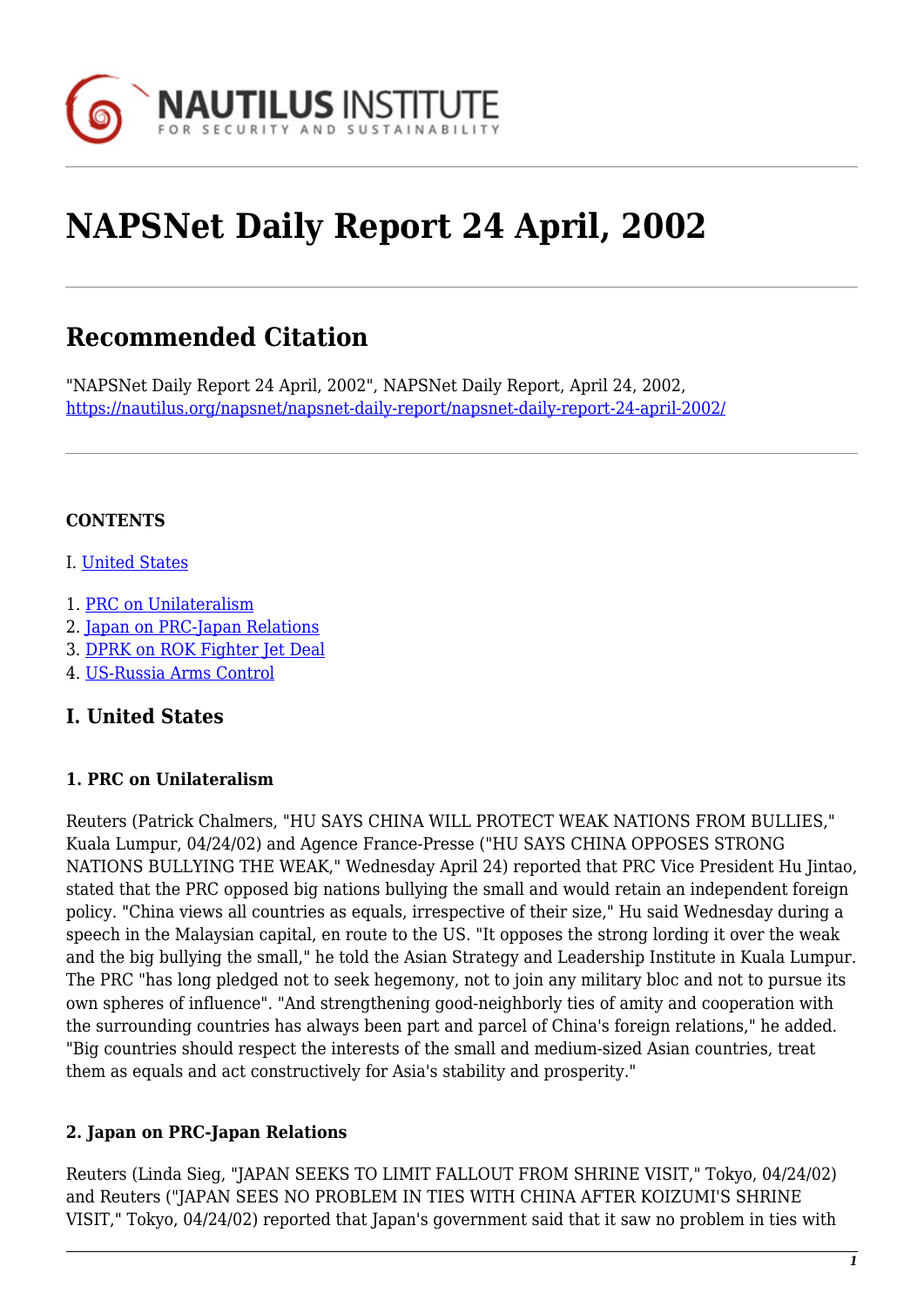the PRC despite the PRC's postponement of a high-level Japanese visit in protest at Prime Minister Junichiro Koizumi's weekend visit to Yasukuni Shrine. Koizumi said he respected the PRC's decision. "China has its reasons. I want to respect them," Koizumi said Wednesday. The PRC also postponed a visit by head of the Japan Defense Agency Gen Nakatani and a port call in Japan of a PRC warship. Chief Cabinet Secretary Yasuo Fukuda said the PRC decision would not affect the bilateral relationship. "It was a postponement of the visit. The visit will be made sometime eventually, considering its significance," Fukuda told a regular press conference. "I do not think the decision will affect anything" related to Sino- Japanese ties, Fukuda added.

## <span id="page-1-0"></span>**3. DPRK on ROK Fighter Jet Deal**

Agence France-Presse ("NORTH KOREA RAPS SOUTH KOREA FOR BUYING US FIGHTER JETS," 04/24/02) reported that the DPRK has warned the ROK's decision to buy 40 US fighter iets could derail the peace process on the peninsula. The warning, issued by the official Korean Central News Agency (KCNA) on Wednesday, came days ahead of planned reunions of families. The family meeting on Sunday at the DPRK's Mount Kumgang will be the first of the reconciliation events the ROK and the DPRK have agreed to renew after a 14-month freeze. KCNA said the ROK undermined the "positive" rapprochement trend by deciding to buy the US fighters. The ROK last week selected Boeing Co. over French firm Dassault Aviation SA for its four-billion-dollar project to buy 40 new jets. "The US sale of weapons to South Korea will be censured by the Korean people and the world people as it will delay the peace process in the peninsula and aggravate the situation in the Asia-Pacific region," KCNA said. "This decision can never be tolerated," it added.

#### <span id="page-1-1"></span>**4. US-Russia Arms Control**

The Associated Press (Jim Heintz, "RUSSIAN NEGOTIATOR SAYS NUCLEAR DEAL NOT A SURE THING," Moscow, 04/24/02) and Reuters (Jon Boyle, "RUSSIA AND U.S. FAIL TO BRIDGE SPLIT OVER ARMS CUT DEAL," Moscow, 04/24/02) reported that Russian and US arms negotiators failed on Wednesday to bridge differences over an accord on strategic nuclear arms cuts, wrapping up talks a day early with a presidential summit only a month away. Top Russian arms negotiator Georgy Mamedov said, "One cannot say yet whether we will have a treaty because there are still certain differences. The main stumbling blocks were "the possibility of verifying cuts and the methods of making cuts" to nuclear arsenals currently standing at 6,000-7,000 deployed warheads each. Russian officials said several rounds of talks would be needed if an agreement was to be struck in time for a May 23-26 summit between presidents Vladimir Putin and George W. Bush. The arms deal is expected to be accompanied by an equally short political declaration enshrining a new "strategic relationship" between the US and Russia

The NAPSNet Daily Report aims to serve as a forum for dialogue and exchange among peace and security specialists. Conventions for readers and a list of acronyms and abbreviations are available to all recipients. For descriptions of the world wide web sites used to gather information for this report, or for more information on web sites with related information, see the collection of [other](http://nautilus.org/kiosk/weblinks.html) [NAPSNet resources.](http://nautilus.org/kiosk/weblinks.html)

We invite you to reply to today's report, and we welcome commentary or papers for distribution to the network.

Produced by [the Nautilus Institute for Security and Sustainable Development](http://nautilus.org/admin/about.html) in partnership with:

[BK21 The Education and Research Corps for East Asian Studies](http://web.korea.ac.kr/~politics/index.html)